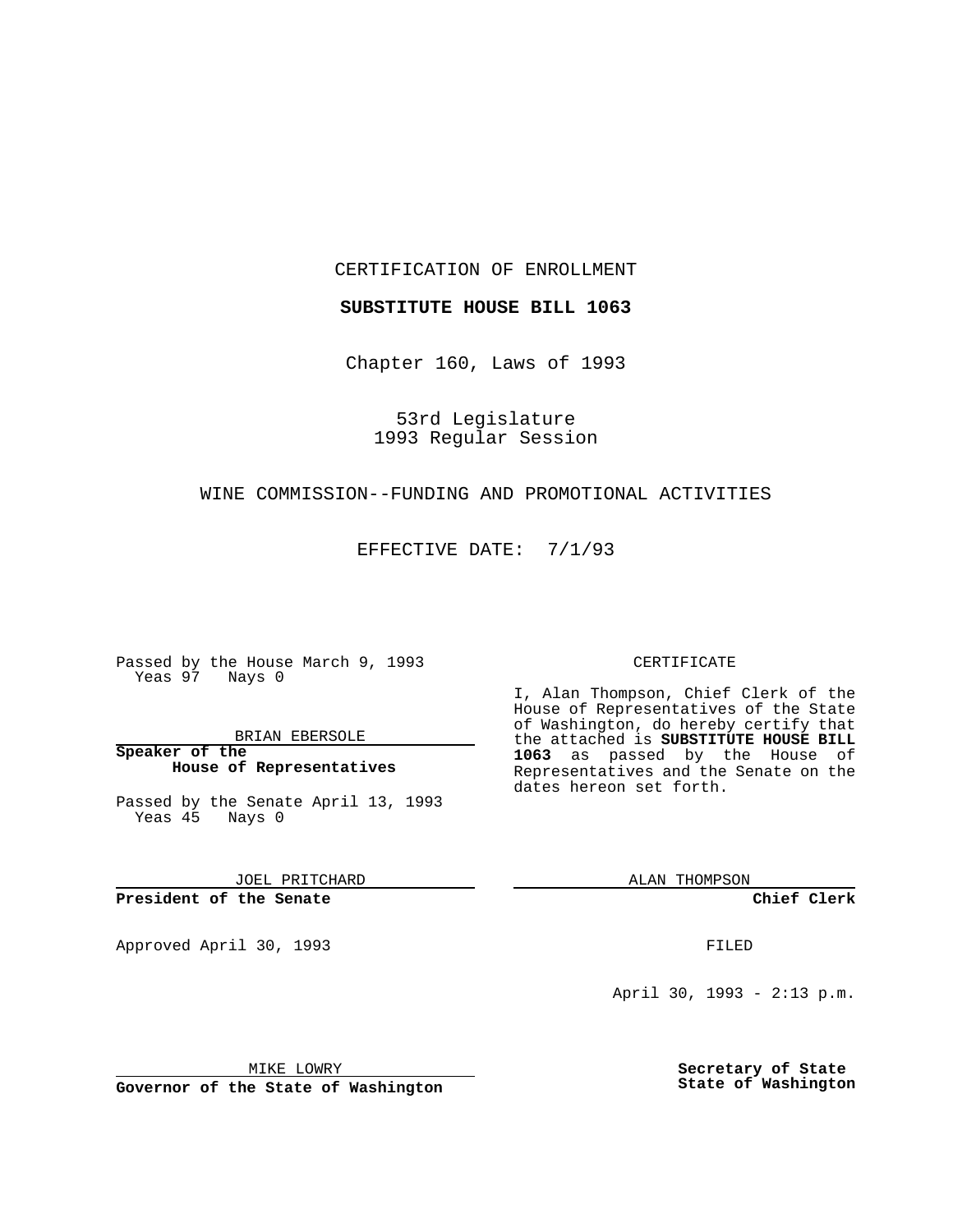## **SUBSTITUTE HOUSE BILL 1063** \_\_\_\_\_\_\_\_\_\_\_\_\_\_\_\_\_\_\_\_\_\_\_\_\_\_\_\_\_\_\_\_\_\_\_\_\_\_\_\_\_\_\_\_\_\_\_

\_\_\_\_\_\_\_\_\_\_\_\_\_\_\_\_\_\_\_\_\_\_\_\_\_\_\_\_\_\_\_\_\_\_\_\_\_\_\_\_\_\_\_\_\_\_\_

Passed Legislature - 1993 Regular Session

## **State of Washington 53rd Legislature 1993 Regular Session**

**By** House Committee on Agriculture & Rural Development (originally sponsored by Representatives Rayburn, Chandler, Chappell, Grant, Roland, Ludwig, Riley, Padden, Hansen, Lemmon and Lisk)

Read first time 01/27/93. Referred to Committee on .

 AN ACT Relating to the Washington wine commission; amending RCW 66.12.180 and 66.24.210; providing an effective date; and declaring an emergency.

BE IT ENACTED BY THE LEGISLATURE OF THE STATE OF WASHINGTON:

 **Sec. 1.** RCW 66.12.180 and 1987 c 452 s 14 are each amended to read as follows:

 The Washington wine commission created under RCW 15.88.030 may 8 purchase or receive donations of ((Washington)) wine from wineries and may use such wine for promotional purposes. Wine furnished to the commission under this section which is used within the state is subject to the taxes imposed under RCW 66.24.210. No license, permit, or bond is required of the Washington wine commission under this title for promotional activities conducted under chapter 15.88 RCW.

 **Sec. 2.** RCW 66.24.210 and 1991 c 192 s 3 are each amended to read as follows:

 (1) There is hereby imposed upon all wines sold to wine wholesalers and the Washington state liquor control board, within the state a tax at the rate of twenty and one-fourth cents per liter: PROVIDED,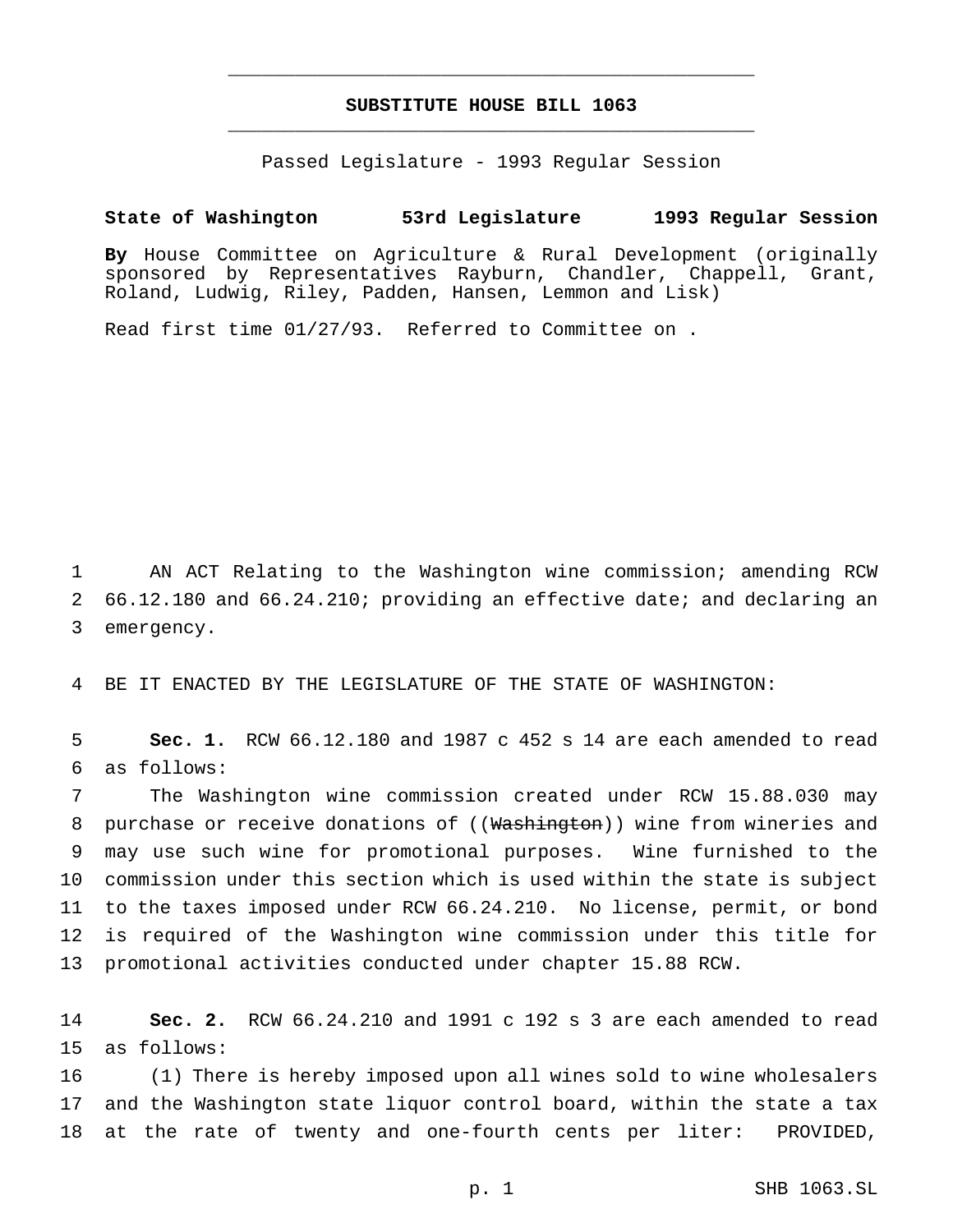HOWEVER, That wine sold or shipped in bulk from one winery to another winery shall not be subject to such tax. The tax provided for in this section may, if so prescribed by the board, be collected by means of stamps to be furnished by the board, or by direct payments based on wine purchased by wine wholesalers. Every person purchasing wine under the provisions of this section shall on or before the twentieth day of each month report to the board all purchases during the preceding calendar month in such manner and upon such forms as may be prescribed by the board, and with such report shall pay the tax due from the purchases covered by such report unless the same has previously been paid. Any such purchaser of wine whose applicable tax payment is not postmarked by the twentieth day following the month of purchase will be assessed a penalty at the rate of two percent a month or fraction 14 thereof. If this tax be collected by means of stamps, every such person shall procure from the board revenue stamps representing the tax in such form as the board shall prescribe and shall affix the same to the package or container in such manner and in such denomination as required by the board and shall cancel the same prior to the delivery of the package or container containing the wine to the purchaser. If the tax is not collected by means of stamps, the board may require that every such person shall execute to and file with the board a bond to be approved by the board, in such amount as the board may fix, securing the payment of the tax. If any such person fails to pay the tax when due, the board may forthwith suspend or cancel the license until all taxes are paid.

 (2) An additional tax is imposed equal to the rate specified in RCW 82.02.030 multiplied by the tax payable under subsection (1) of this section. All revenues collected during any month from this additional tax shall be transferred to the state general fund by the twenty-fifth day of the following month.

 (3) An additional tax is imposed on wines subject to tax under subsection (1) of this section, at the rate of one-fourth of one cent per liter for wine sold after June 30, 1987. Such additional tax shall 34 cease to be imposed on July 1, ((1993)) 2001. All revenues collected under this subsection (3) shall be disbursed quarterly to the Washington wine commission for use in carrying out the purposes of chapter 15.88 RCW.

 (4) Until July 1, 1995, an additional tax is imposed on all wine subject to tax under subsection (1) of this section. The additional